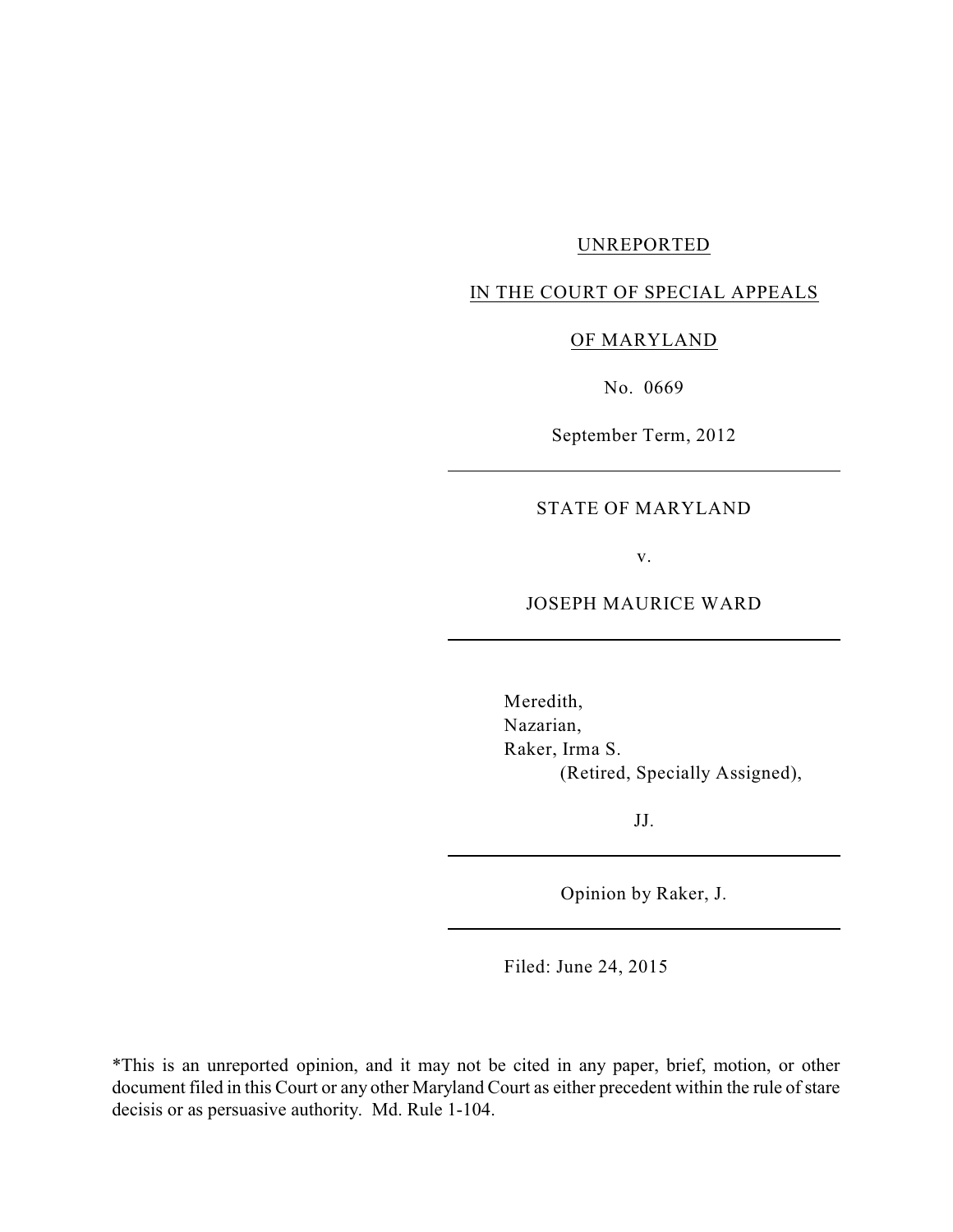This appeal involves the State's motion to correct an illegal sentence after the Circuit Court for Prince George's County granted Joseph Maurice Ward, appellee's, petition for post conviction relief and modified his sentence for first degree murder from a term of life imprisonment with all but twenty-five years suspended to a term of incarceration of twentyfive years. The circuit court denied the State's motion to correct an illegal sentence. The State presents the following question for our review:

> "Did the circuit court err in denying the State's motion to correct Ward's illegal sentence of a term of years for his conviction of first degree murder?"

We answer this question in the affirmative and shall reverse.

I.

Appellee pled guilty in the Circuit Court for Prince George's County to first degree felony murder, robbery with a dangerous and deadly weapon, first degree assault and the use of a handgun in the commission of a crime of violence. He was sentenced to life imprisonment, all but twenty-five years suspended, with credit for 321 days served for first degree murder, ten years consecutive for robbery with a dangerous and deadly weapon and twenty years concurrent for the use of a handgun in the commission of a crime of violence.<sup>1</sup> Appellee petitioned for post conviction relief, and the circuit court modified his sentence for

<sup>&</sup>lt;sup>1</sup>The circuit court merged appellee's conviction for first degree assault.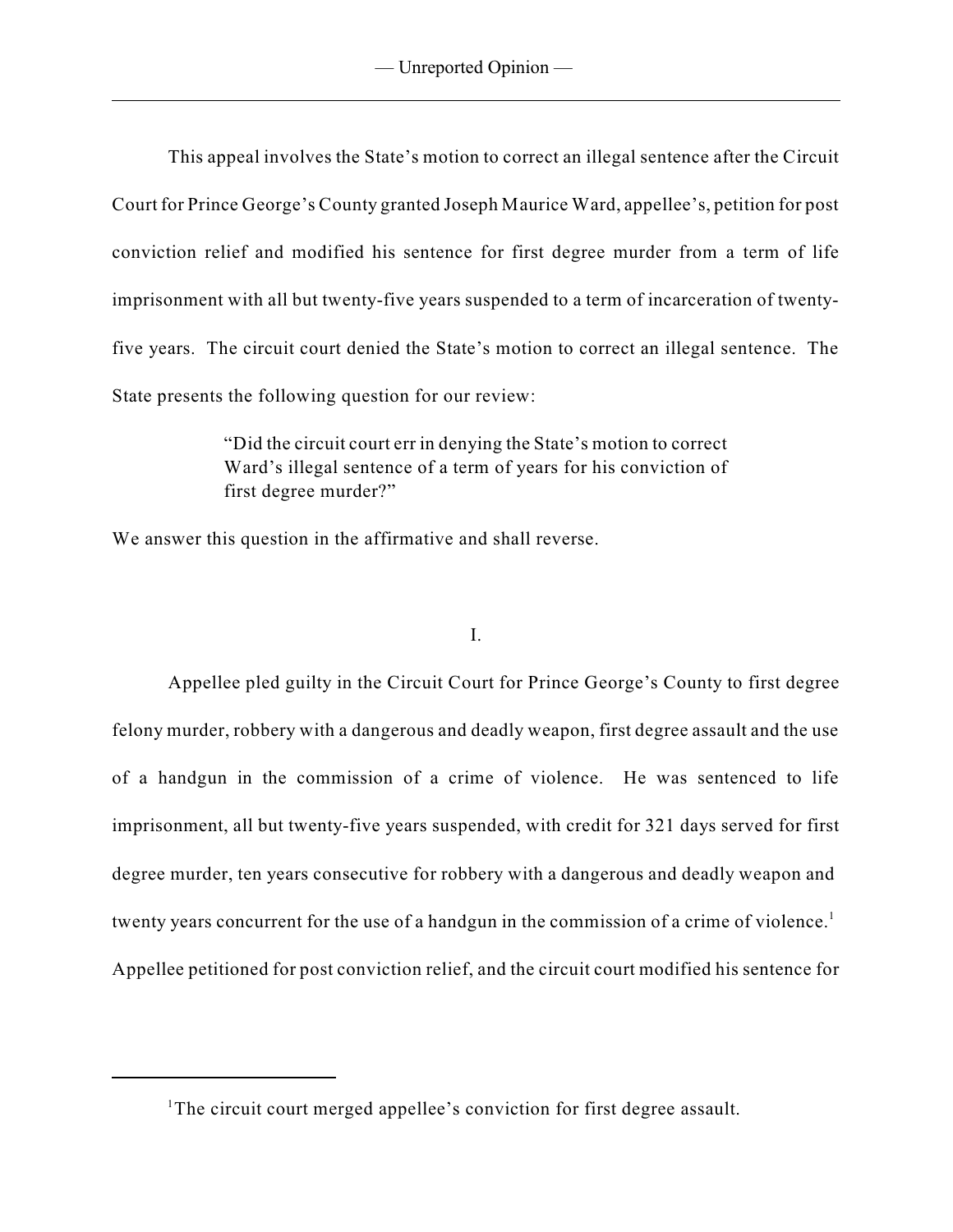first degree felony murder to a term of incarceration of twenty-five years.<sup>2</sup> The State filed

a motion to correct an illegal sentence contending that appellee's modified sentence was

illegal. The circuit court denied the motion, and the State appealed.

The record reflects the following pertinent facts. On March 27, 2007, appellee filed

a petition for post conviction relief, which he supplemented on May 14, 2010. The circuit

court held a hearing on March 15, 2011, and appellee argued as follows:

"DEFENSE COUNSEL: Now the *Cathcart*[ *v. State*, 397 Md. 320 (2006)] issue, this last issue — bear with me, Your Honor. It's not an illegal sentence. What he's asking the Court to do is review his commitment record or reissue an amended commitment record and eliminate the life as part of hissentence. So instead of life with all but 25 years suspended, it would be a 25-year sentence.

And the reason for that is that the Court never imposed probation for this sentence, so he could never be violated for probation. A life sentence could never be reimposed.

\* \* \*

THE COURT: Okay. But does that convert the sentence  $-$  is that a basis for converting the sentence from life, suspend all but what is believed to be concurrent, to just a straight sentence?

DEFENSE COUNSEL: The way the Court dealt with the issue in *Cathcart* was it wasn't so much of a correction of a sentence as it was a housekeeping measure. I believe that's the phrase they used."

 $2$ The circuit court modified appellees' sentence for robbery with a deadly weapon from ten years consecutive to ten years concurrent in its post conviction order. The State did not argue that appellee's sentence for robbery with a deadly weapon was an illegal sentence, and that aspect of the circuit court's order is not at issue in this appeal.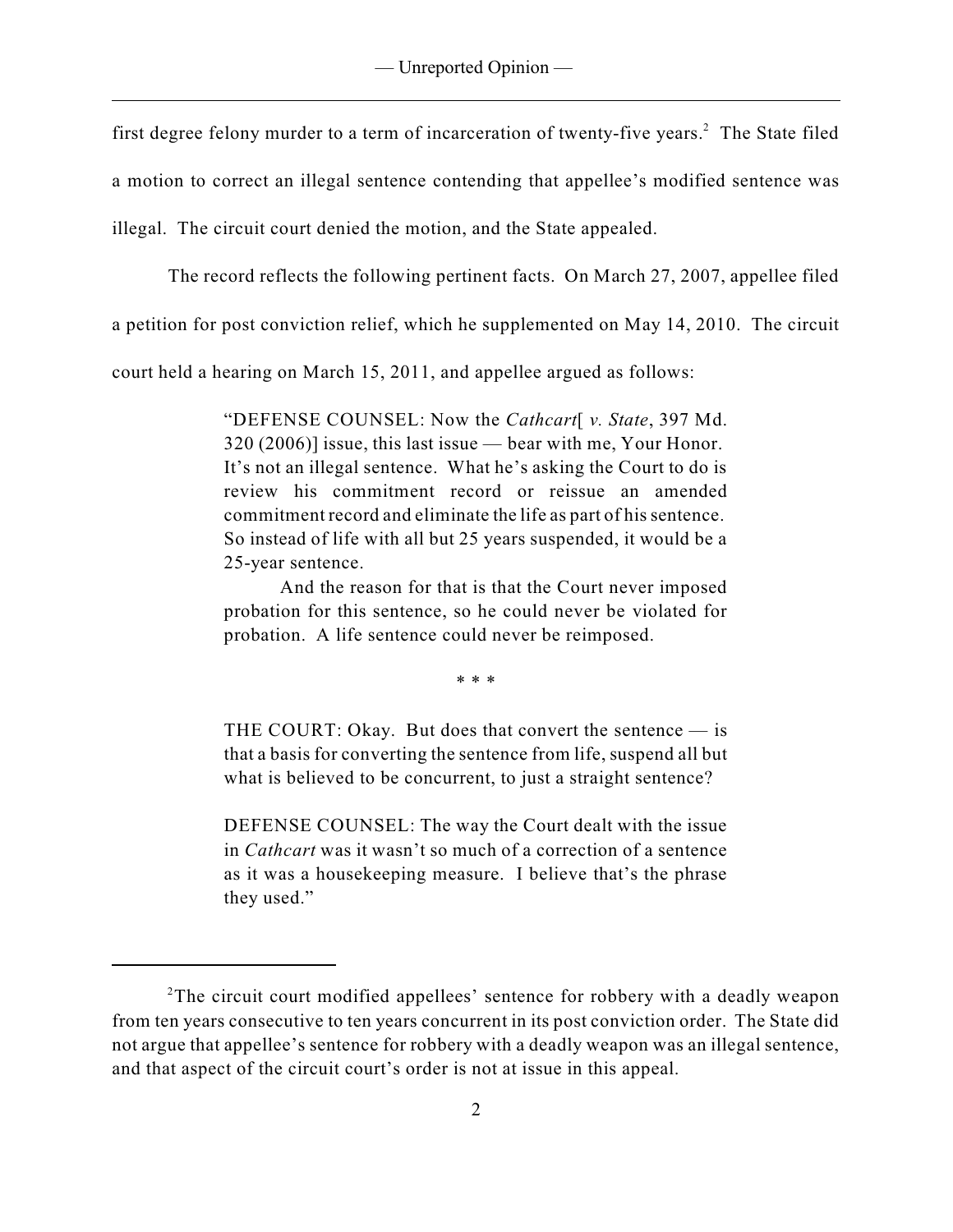The circuit court granted appellee's petition and reduced appellee's sentence to a term of incarceration for twenty-five years, explaining as follows:

> "As previously mentioned, Petitioner received a sentence of life with all but 25 years suspended for felony murder. No period of probation was imposed. As stated in *Cathcart v. State*, 397 Md. 320 (2007), if a sentencing court suspends a portion of a sentence, it must impose a period of probation, and the failure to do so precludes it from having the status of a split sentence. Without a period of probation, the court will never have the ability to direct the execution of the suspended part of the sentence. *Id*., at 329. Such a sentence is effectively a sentence for the term of years of the unsuspended portion."

On April 6, 2012, the State filed a motion to correct an illegal sentence, arguing that

any sentence less than life imprisonment is an illegal sentence.

Appellee did not respond and the court did not hold a hearing. On May 19, 2012, the circuit court denied the State's motion to correct an illegal sentence, leaving the modified sentence in place.

This timely appeal followed.

II.

Before this Court, the State argues that appellee's modified sentence is an illegal sentence. The State contends that this appeal is controlled by *Greco v. State*, 427 Md. 477 (2012), and therefore, appellee's sentence is illegal because it is less than the statutory minimum for first degree murder.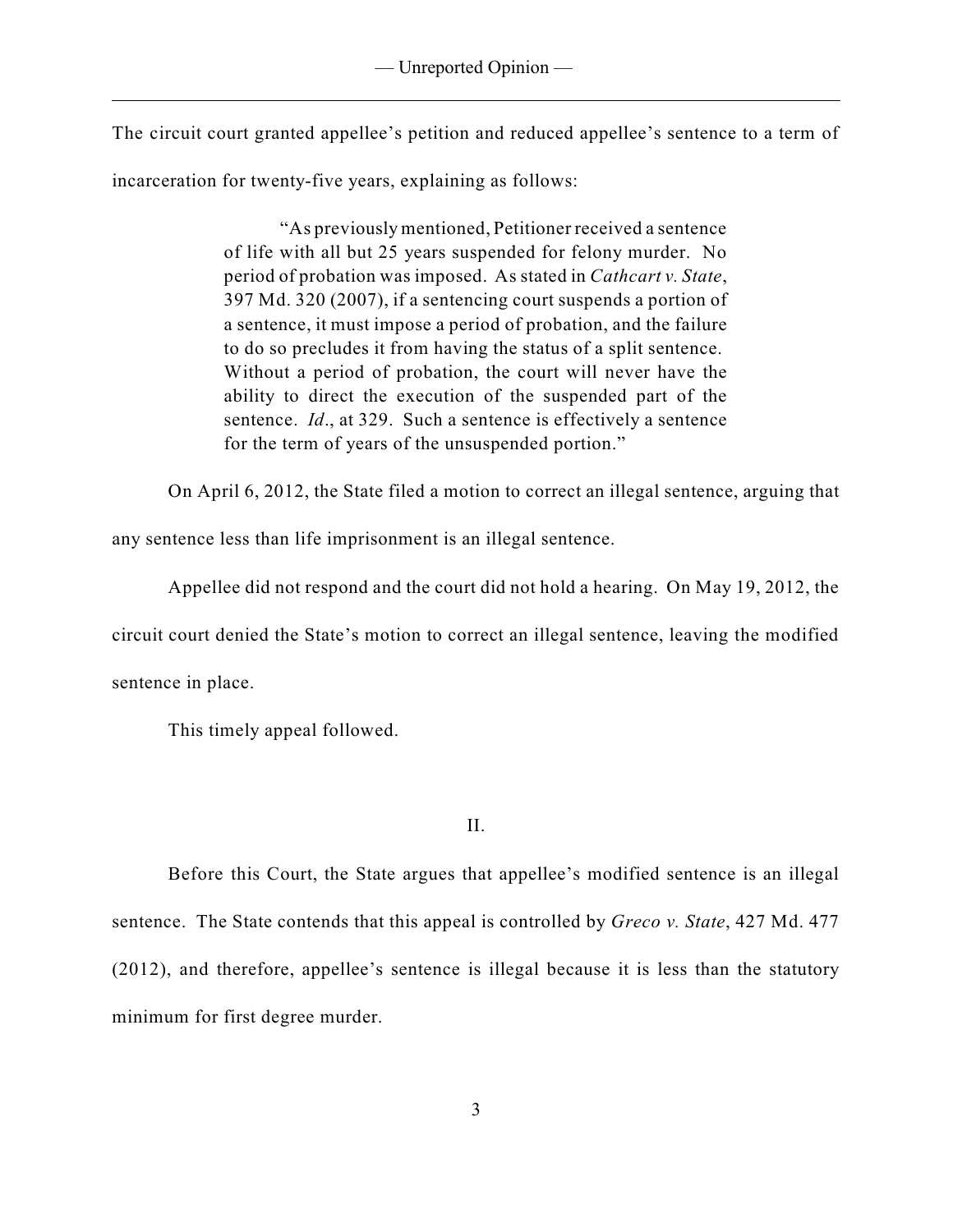Appellee disagrees. First, appellee argues that *Greco* established a new principle of law and does not apply retroactively. Because appellee's trial, sentencing, post-conviction proceeding and resentencing were all completed before *Greco* was decided, appellee contends that *Greco* is inapplicable to his case. Second, appellee argues that his case is distinguishable from *Greco*.

#### III.

The court may correct an illegal sentence at any time. Rule 4-345(a); *Bonilla v. State*, 217 Md. App. 299, 303 ( 2014), *aff'd*, 2015 WL 2448752 (Md. 2015). A motion to correct an illegal sentence may be raised at any time, even if no objection was made at the time the sentence was imposed, the issue was not raised on a timely-filed direct appeal or the defendant purported to consent. *Matthews v. State*, 424 Md. 503, 513 (2012).

The interpretation of the Maryland Rules and provisions of the Maryland Code are questions of law, which we review *de novo*. *Davis v. Slater*, 383 Md. 599, 604 (2004). A judge's discretion in sentencing a defendant for first degree murder is limited by § 412 of Article 27 of the Annotated Code of Maryland,<sup>3</sup> which provides as follows:

<sup>&</sup>lt;sup>3</sup>Unless otherwise indicated, all subsequent statutory references herein shall be to Maryland Code (1957, 1996 Repl. Vol.) Article 27.

Article 27 — Crimes and Punishments was repealed and reenacted as the Criminal Law Article of the Annotated Code of Maryland by 2002 Md. Laws Ch. 26 (H.B. 11). Currently, the mandatory minimum sentence for first degree murder is codified at § 2-201(b) of the Criminal Law Article of the Annotated Code of Maryland. At the time that appellant (continued...)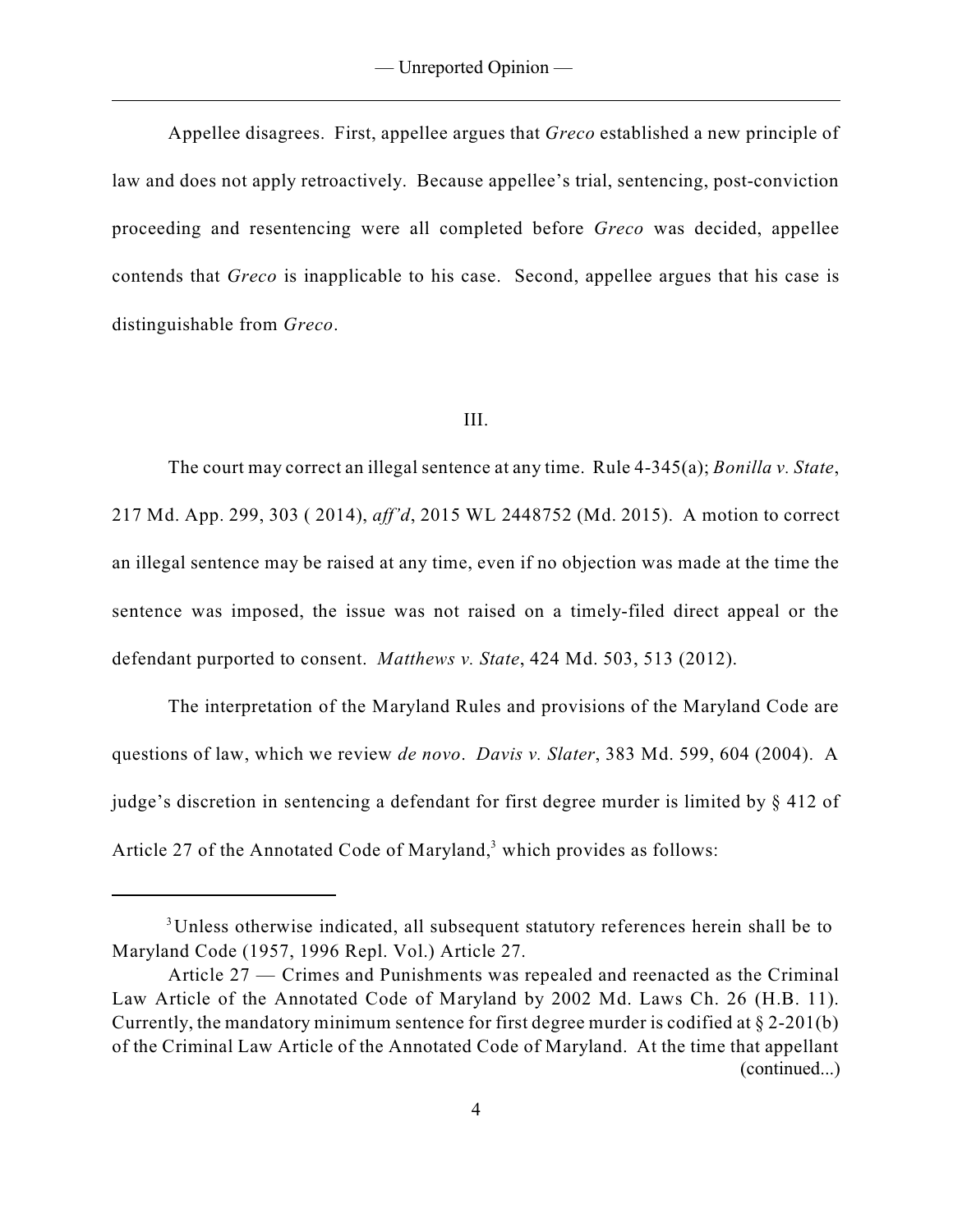(b) *Penalty for first degree murder*. — Except as provided under subsection (g) of this section, a person found guilty of murder in the first degree shall be sentenced to death, imprisonment for life, or imprisonment for life without the possibility of parole.

Section 412 establishes a mandatory sentence of life imprisonment for first degree murder. Because appellee's sentence to twenty-five years imprisonment for first degree murder violates  $\S 412$ , it is illegal, and the court must impose the statutory mandated sentence of life imprisonment.

The Court of Appeals considered a similar case in *Greco v. State*, 427 Md. 477 (2012). In *Greco*, appellant was sentenced to life imprisonment, all but fifty years suspended, for first degree murder. *Id*. at 486. The judge did not add a term of probation. *Id.* Appellant argued that his sentence was converted to a term of incarceration of fifty years under *Cathcart*. *Id.* at 505-06. He maintained that, because the circuit court was prohibited from imposing a harsher sentence on remand and his current sentence was illegal, he could not be sentenced for first degree murder. *Id.* at 506. Instead, he continued, the court should impose the sentence statutorily prescribed for second degree murder, arguing it is not a separate offense but merely a statutory subpart of the same common law offense. *Id.* Appellant concluded that he could be sentenced to no more than thirty years in prison. *Id*.

<sup>(...</sup>continued)

entered his plea and was sentenced, however, § 412 of Article 27 governed the statutory short form indictment.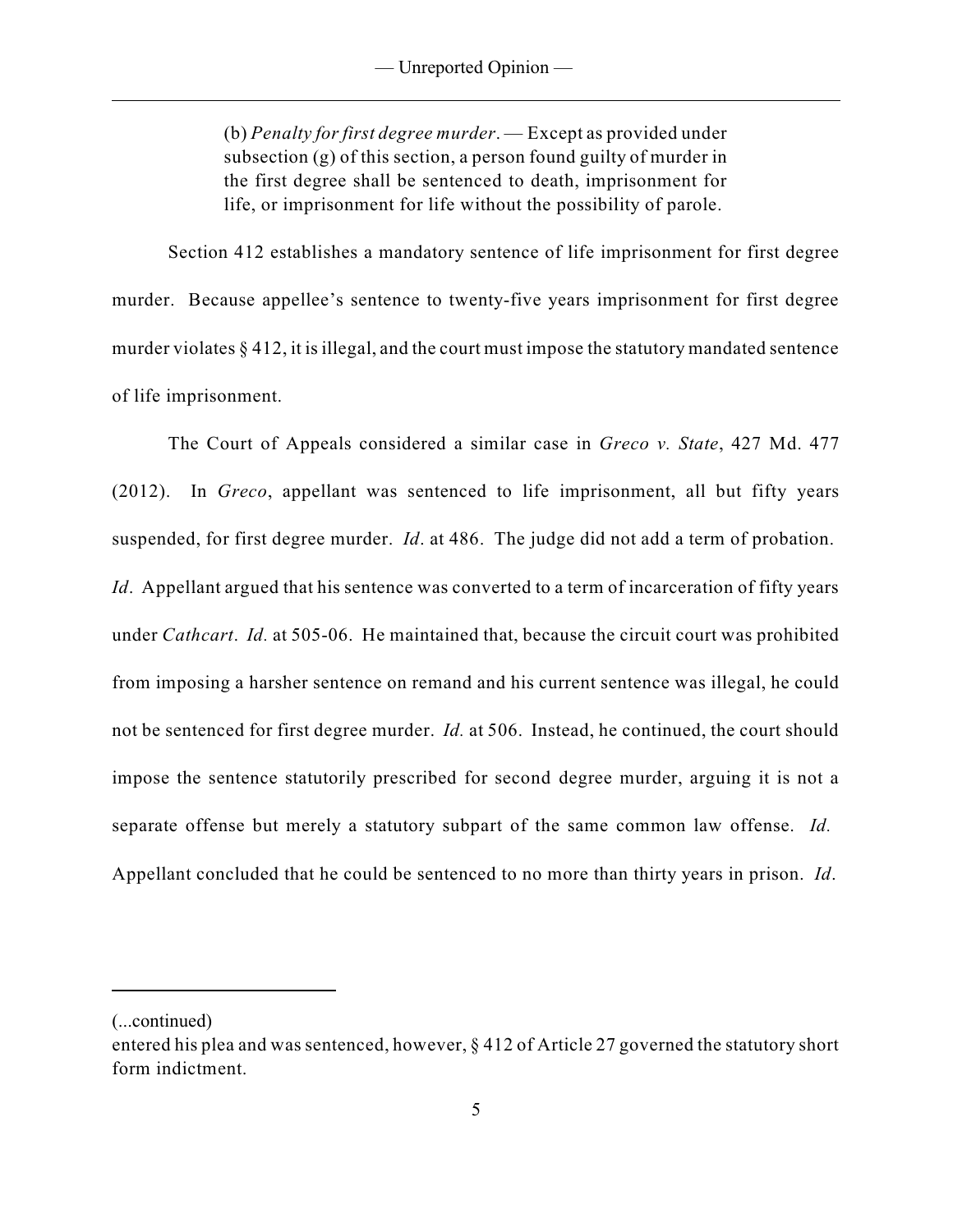The State in *Greco* agreed that a fifty-year term-of-years sentence for first degree murder was illegal. *Id.* It contended, however, that where a sentence is illegal, the court is permitted to correct the illegality even where that would mean imposing an increased sentence. *Id.* at 506-07. It asked the Court to remand the case for the imposition of a sentence of life imprisonment or life imprisonment with a fixed unsuspended portion, to be followed by a term of probation. *Id*.

The Court of Appeals agreed that appellant's sentence was illegal and held that Rule 4-345(a) is exceptional in that a court may increase a sentence under Rule 4-345(a) even though, under other subsections, it may not. *Id*. at 508. The Court continued as follows:

> "We conclude that Maryland law does not set a previously imposed, illegal sentence as the upper bound for the sentence that a trial court may impose to correct an illegal sentence after remand from the Court of Special Appeals or this Court. Rather, the sentencing court must look through the illegal sentence to a previous lawful sentence imposed, if any, to determine the maximum sentence that may be imposed on remand. Alternatively, the trial court must remove the illegality, with the resulting legal sentence serving as the maximum for the purposes of resentencing."

*Id.* at 509. The proper limit on the discretion of the sentencing court is not the illegal sentence imposed, but "what the prior maximum legal sentence *would have been* . . . ." *Id*. at 511 (emphasis added).

In the case *sub judice*, appellee was convicted of first degree murder, bringing him within the ambit of §412. The minimum term to which appellee could have been sentenced legally was life imprisonment or life imprisonment with some fixed unsuspended portion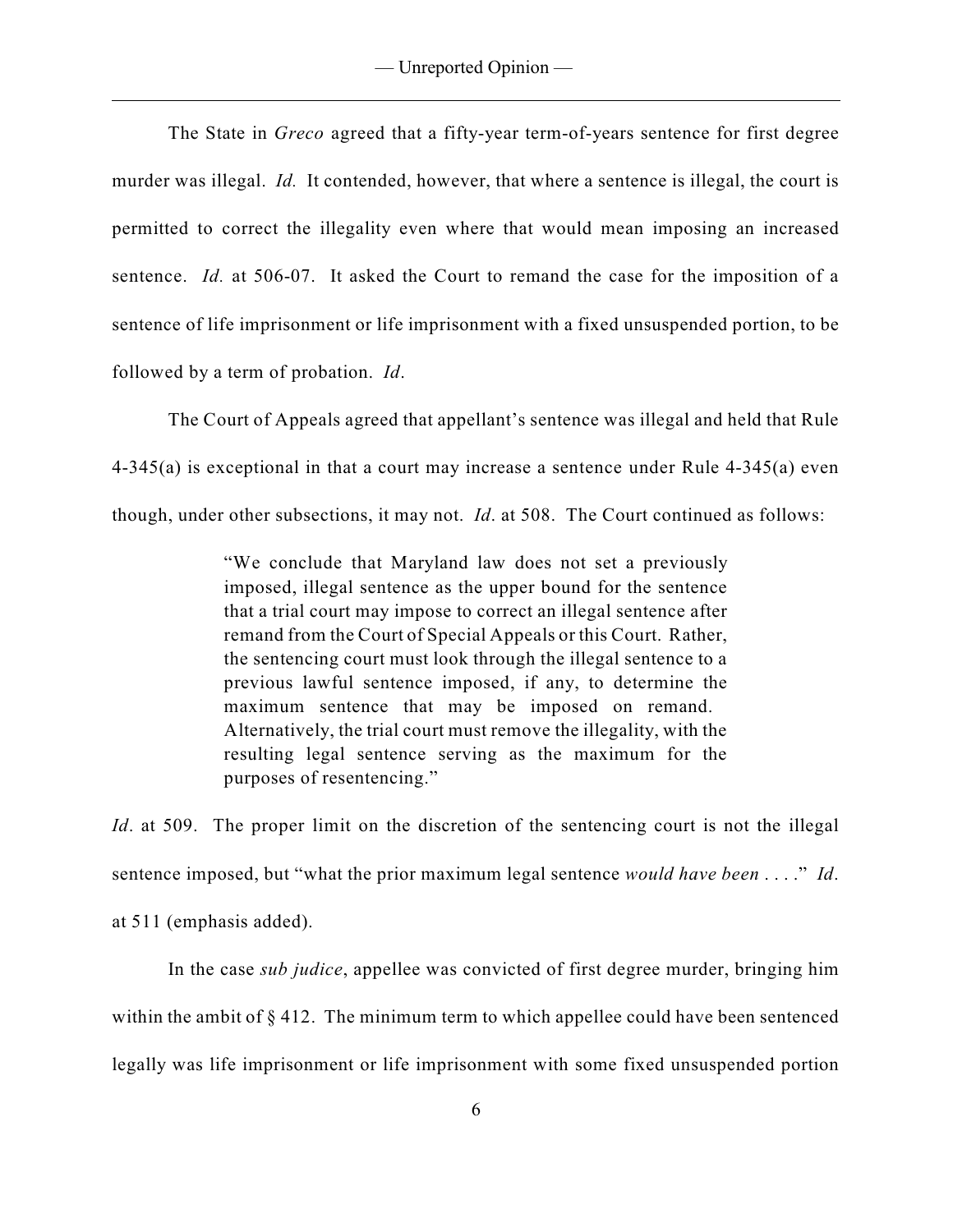followed by a term of probation. His sentence to a flat term of incarceration of twenty-five years is illegal. *Greco* makes clear that the appropriate remedy for this illegality is to resentence appellee to a term of not less than life imprisonment.

Appellant argues that his case is distinguishable from *Greco* for two reasons, neither of which are persuasive. First, appellant argues that *Greco* "declares a new principle of law in the criminal law context and therefore this decision applies prospectively only  $\dots$ ." *Greco* was not new law.

Whether a constitutional or statutory decision is retroactive depends on whether "the decision declares a new principle of law, as distinguished from applying settled principles to new facts." *Allen v. State*, 204 Md. App. 701, 721 (2012). A decision which does not declare a new principle of law is fully retroactive and applies to all cases. *Id*. *Greco* interpreted Rule 4-345 and § 412, both of which were in existence well before appellee was indicted. It relied on a "line of cases concerning the sentencing court's power with respect to correcting illegal sentences . . ." with which it was fully consistent. *Greco*, 427 Md. at 507. For example, the Court quoted approvingly a passage from its previous opinion in *Dixon v. State*, 364 Md. 209, 230 (2001), which reads as follows:

> "The sentence actually imposed by the trial court cannot operate as a sentencing cap under  $\S$  12-702(b) if it is more severe than the maximum sentence authorized by law or less severe than the minimum sentence required by law, regardless of whether the illegality favors the State or the defendant." (emphasis removed)